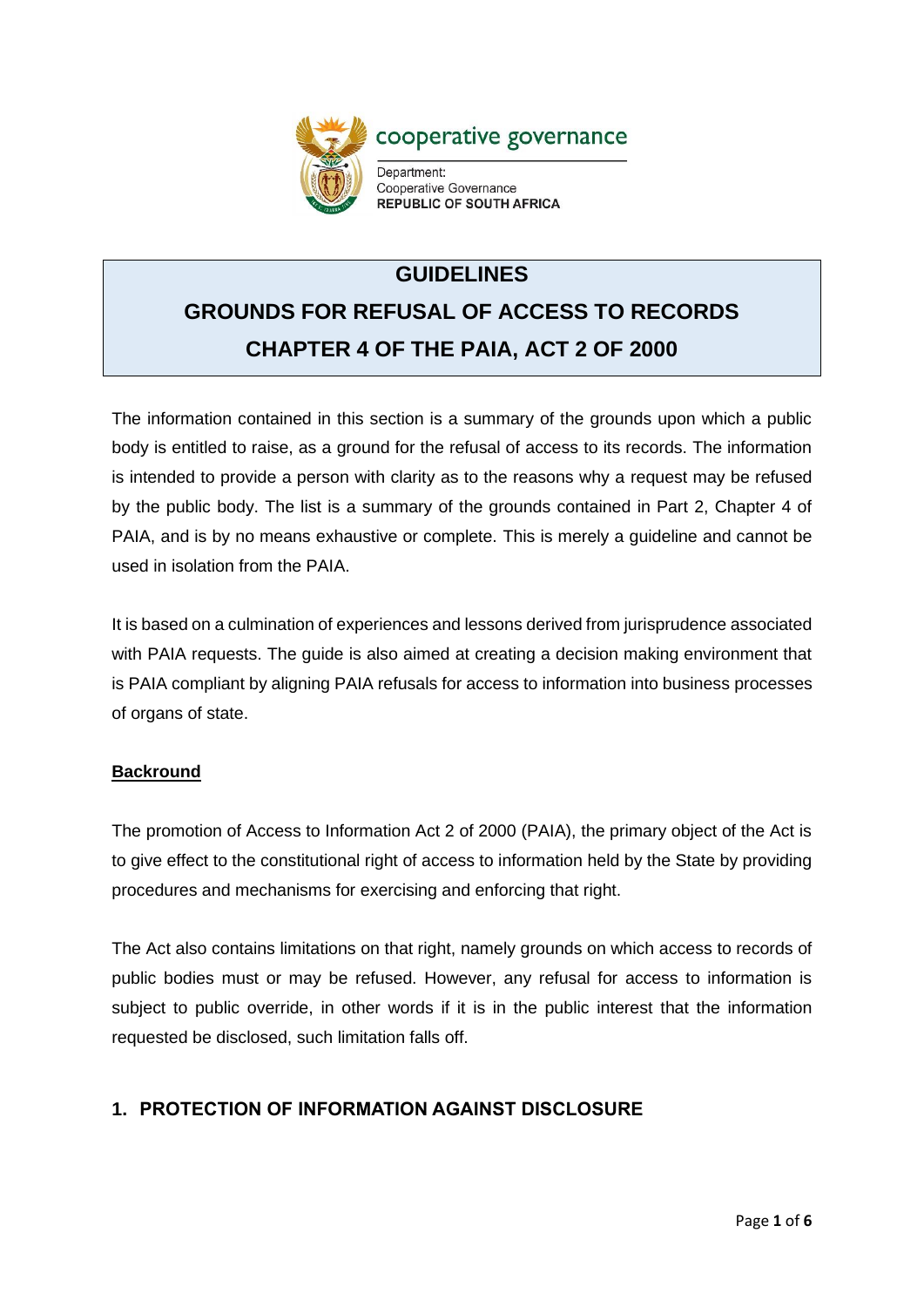The request for access to information must be carefully assessed to determine whether it actually requires protection from disclosure. Only where there are sound and compelling reasons as set out in Chapter 4 of PAIA which are reconcilable with an open democracy, may such information be protected from disclosure and steps be taken to ensure that such information does not come to the knowledge of persons from whom it should be kept secret.

#### **A. Mandatory protection of privacy of a third party who is a natural person (Section 34)**

The Information Officer of a public body must refuse a request for access to a record of that public body, if the disclosure would involve the unreasonable disclosure of personal information about a third party, including a deceased individual.

However, a record may not be refused if it consists of information:

- About a third party who has consented in writing to the disclosure of the information;
- Given to the public body by the individual to whom it relates, and that individual is informed by the public body, before it is disclosed, and the information belongs to a class of information that might already be publicly available;
- That is already publicly available;
- Relating to an individual's physical or mental health, or well being, who is under the care of the requester, and who is under the age of 18 years or is incapable of understanding the nature of the request, and further the disclosure would be in the individual's best interests;
- About an individual who is deceased and the requester is the individual's next of kin, or is making the request with the written consent of the individual's next of kin;
- About an individual who is or was an official of a public body, and the information relates to the position or functions of the individual.

### **JURISPRUDENCE ASSOCIATED WITH SECTION 34 OF PAIA**

# **TREATMENT ACTION CAMPAIGN V MINISTER OF CORRECTIONAL SERVICES AND JUDICIAL INSPECTORATE OF PRISONS CASE NO.: 18379/2008 TPD**

*This matter involves a request for access to information of the reports compiled by the Judicial Inspectorate of Prisons regarding its investigation into the death of an inmate at Westville Correctional Centre. The relief sought was for the provision of anti-retroviral treatment to*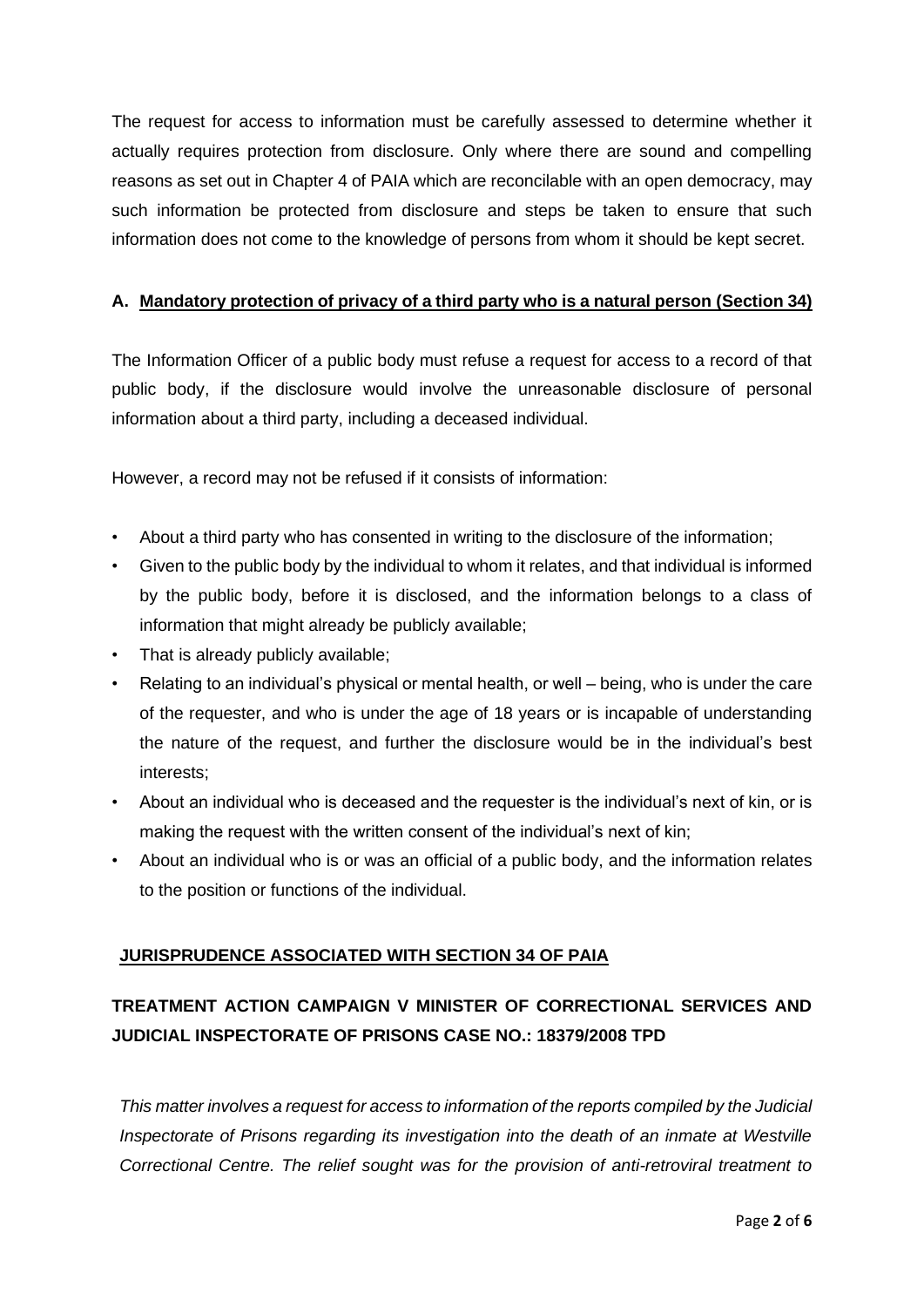*inmates at WCC who met certain criteria for receiving the treatment. The Respondent (Minister of Correctional Services) refused to grant access to such report basing his refusal on section 34 of PAIA.*

*The legal question to be decided by the High Court was whether the grant of access to such report would lead to the disclosure of personal information of each prisoner or not? The High court ruled that the Applicant is entitled to access to such report because the first Respondent (Minister of Correctional Services) did not show that by handing over the report there would be an unreasonable disclosure of personal information. It was pure speculation.*

### **B. Mandatory protection of commercial information of a third party (Section 36)**

The Information Officer of a public body must refuse a request for access to a record, if it contains:

- Trade secrets of a third party;
- Financial, commercial, scientific or technical information other than trade secrets of a third party, where the disclosure thereof would be likely to cause harm to the commercial or financial interests of that third party; or
- Information supplied by a third party in confidence, and if disclosed would reasonably be expected to place the third party at a disadvantage in contractual or other negotiations, or prejudice the third party in commercial competition.

However, a record may not be refused if it consists of information:

- Already publicly available;
- About a the third party who has consented in writing, to its disclosure to the requester concerned; or
- About the results of any product or environmental testing (not preliminary testing) or other investigation carried out by or on behalf of a third party; where the disclosure thereof would reveal a serious public safety or environmental risk.

## **JURISPRUDENCE ASSOCIATED WITH SECTION 36 OF PAIA**

### **BHP BILLITON PLC INCORPORATED v DE LANGE ZASCA 11 (189/2012)**

*This is an appeal against a successful application in the South Gauteng High Court in which Media 24 made a request to Eskom Holdings Ltd (Eskom) for access to information concerning two contracts concluded by Eskom with Billiton for the supply of electricity to two*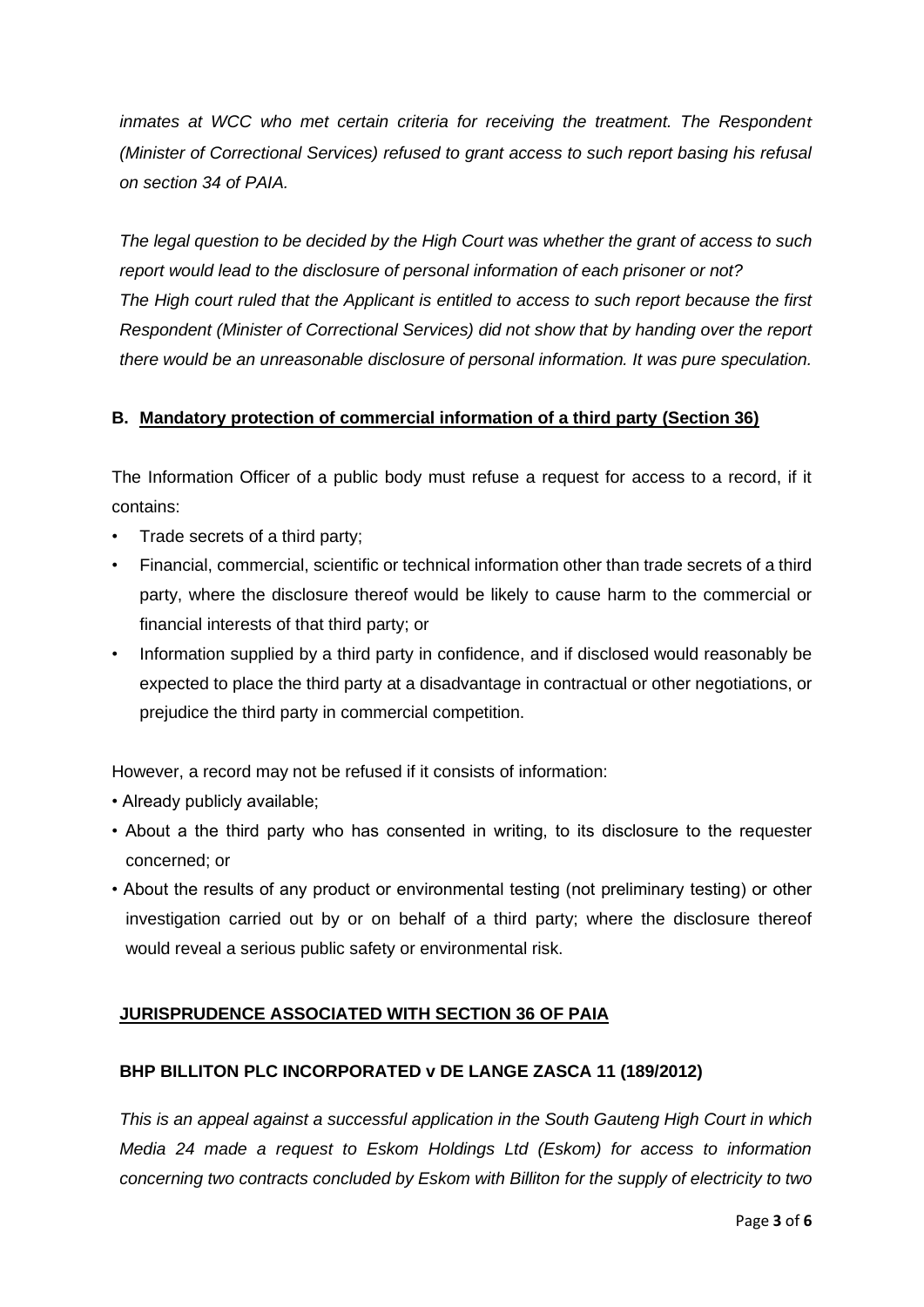*smelters that produce aluminium one in Richards Bay and Mozal in Maputo. In terms of the contracts the two smelters were entitled to receive electricity at a lower rate than the standard tariff. Eskom refused to grant Media 24 access to some of the information and acceding to some of the information relying on section 36(1)(b)(c) and 37(1)(a) of PAIA.*

*The court had to decide whether the grant of access to such information is likely to cause harm to mandatory protection of commercial information or not.*

*The Appeal Court upheld the decision of the High Court, that the disclosure of such information as would reasonably be expected to cause commercial disadvantage in contractual or other negotiations thus prejudicing the party in commercial competition.* 

## **C. Mandatory protection of certain confidential information, and protection of certain other confidential information of a third party (Section 37)**

The Information Officer must refuse a request for access to a record of the public body, if the disclosure thereof would constitute a breach of a duty of confidence owed to a third party in terms of an agreement.

The Information Officer of a public body may refuse a request for access to a record of that body, if the record consists of information supplied in confidence by the third party, and if disclosed, could prejudice the future supply of similar information or information from the same source; and it is in the public interest that the information from the same source continue to be supplied.

However, a record may not be refused, if it consists of information:

- Already publicly available;
- About the third party and the third party has already consented in writing, to its disclosure to the requester.

## **D. Mandatory protection of safety of individuals, and protection of property (Section 38)**

The Information Officer of a public body must refuse a request for access to a record of that body, if its disclosure could reasonably be expected to endanger the life or physical safety of an individual.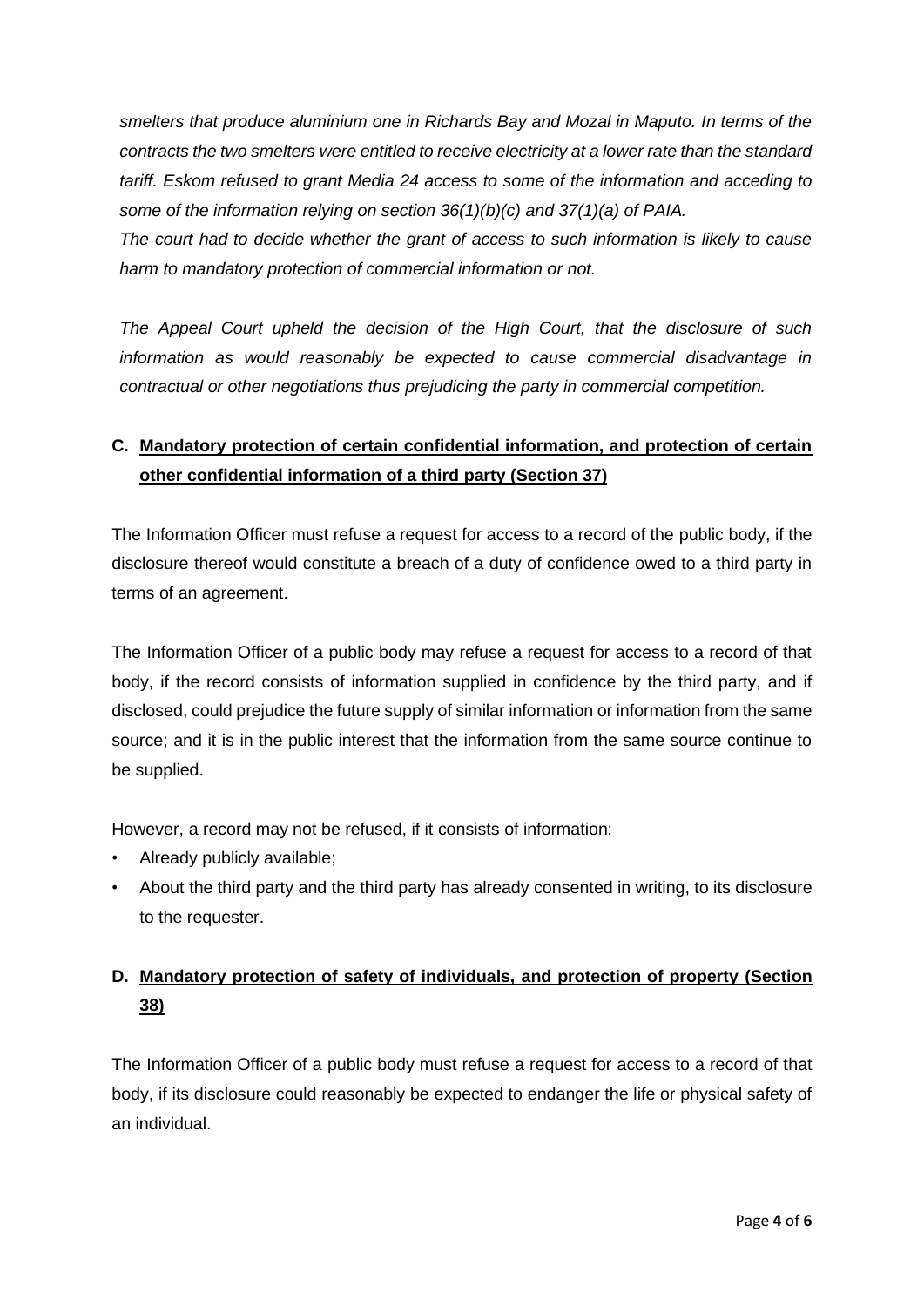The Information Officer of a public body may refuse a request for access to a record of that body, if its disclosure would likely prejudice or impair:

The security of a building, structure, or system, including a computer or communication system, a means of transport or any other property.

The Information Officer of a public body may refuse a request for access to a record of that body, if its disclosure would likely prejudice or impair the methods, systems, plans or procedure for the protection of:

- An individual under a witness protection scheme;
- The safety of the public, or any part of the public;
- The security of a building, structure, or system, including a computer or communication system, a means of transport or any other property.

#### **JURISPRUDENCE ASSOCIATED WITH SECTION 38 OF PAIA**

#### **IN THE HIGH COURT OF SOUTH AFRICA: GAUTENG LOCAL DIVISION THE RIGHT TO KNOW CAMPAIGN AND OTHERS v THE MINISTER OF POLICE CASE NO.: 2013/32512**

*This is a case about whether or not the people of South Africa ought to know what places and areas are national key points. A request by Applicants for access to such information was refused by the Respondent alleging that a mere mention of such places will attract unnecessary attention. The High Court had to decide whether there has been an abuse of the power to make declarations of places as key points or whether the non-disclosure is necessary for the safety of the Republic.*

*The High Court concluded that the rationale offered for the refusal fails to meet the threshold set by PAIA. It further reasoned that the public interest in the disclosure of the record clearly outweighs the harm contemplated in the provision in question. It concluded that such refusal was unlawful and unconstitutional.* 

#### **E. Operation of public bodies (Section 44)**

The Information Officer of a public body may refuse a request for access to a record of a public body, if the record contains an opinion, advice, report or recommendation obtained or prepared; or an account of a consultation, discussion or deliberation, including the minutes of meetings, for the purposes of assisting to formulate policy or taking a decision in the exercise of a power or the performance of a duty in terms of the law.